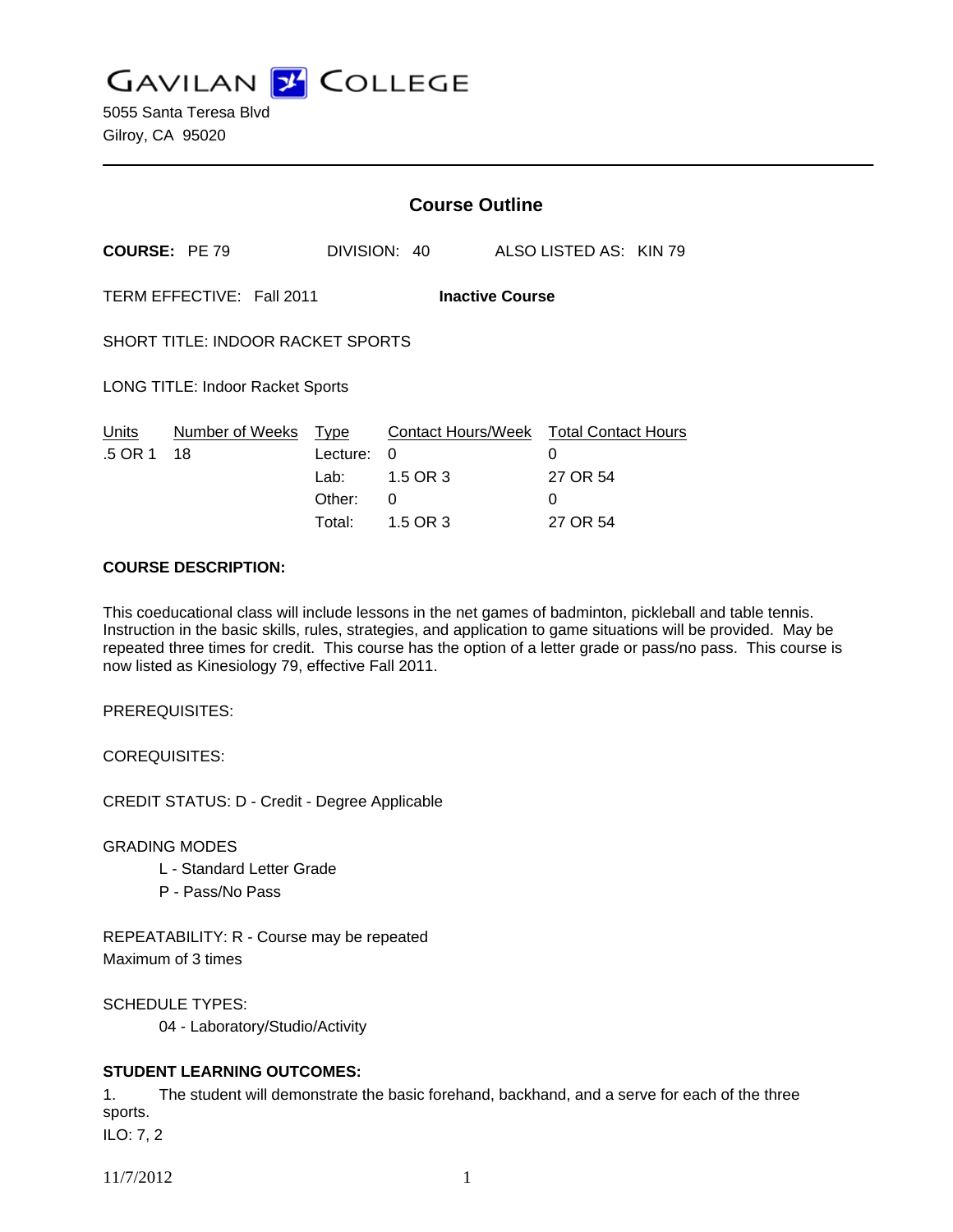#### Measure: demonstration

2. The student will explain game scoring and the rules for each of the three activities.

ILO: 2, 7, 1

Measure: written exam, oral exam

3. The student will produce singles and doubles strategies for each of the three sports.

ILO: 7, 4, 2, 1

Measure: demonstration, role playing

# **CONTENT, STUDENT PERFORMANCE OBJECTIVES, OUT-OF-CLASS ASSIGNMENTS**

Inactive Course: 11/08/2010

This course is now listed as Kinesiology 79, effective Fall 2011.

Curriculum Approval Date: 03/10/2008

1.5 - 3 Hours

Orientation: class format, procedures to be followed, and methods of grading. Evaluation of the student's skills and knowledge of the three activities covered in the class. This course will be broken up into three units - badminton, pickleball and table tennis. Skill development, rules and strategies, and game play will be provided for each activity.

SPO: Students will explain the course requirements and participate in an evaluation of their current badminton, pickleball and table tennis skills.

### 3 - 6 Hours

Presentation, demonstration and practice of the following badminton skills: forehand clear, backhand clear, smash and drop shot.

SPO: Students will demonstrate a forehand and backhand clear, a smash, and a drop shot.

# 1.5 - 3 Hours

Discussion of the rules utilized in the game of badminton. Demonstation and practice of the techniques used in serving. Strategies involved in singles and doubles play will be presented.

SPO: The rules of the game of badminton will be explained by the student. They will perform a short serve and a long serve for accuracy.

# 3 - 6 Hours

The opportunity for students to practice their skills, rules and strategies in game play will be presented. This could include tournament play.

SPO: Students will demonstrate their skills, rule interpretations, and execution of strategies during game play.

# 3 - 6 Hours

Demonstration and practice of the pickleball skills of: the forehand, the backhand, the serve, the volley, the smash, the lob, and the drop shot.

SPO: Students will demonstrate the forehand and backhand groundstrokes, a volley, an overhead smash and a serve.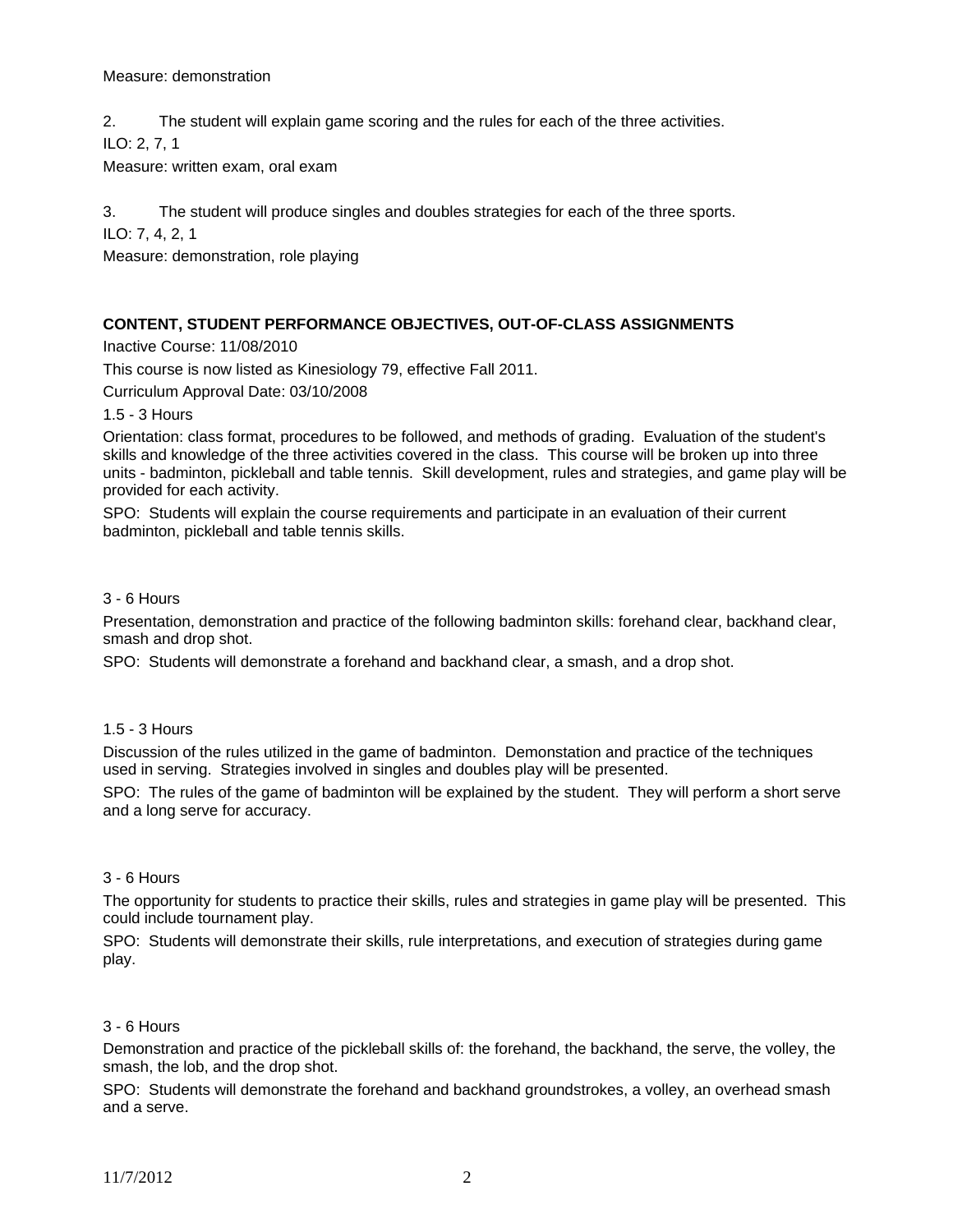# 1.5 - 3 Hours

Presentation on the rules and strategies involved in the game of pickleball. Opportunities for the students to practice their skills during game-like situations will be provided.

SPO: The rules for pickleball will be explained by the student. They will discuss different strategies used in game play.

## 3 - 6 Hours

Singles and doubles game play. This could include a variety of tournaments.

SPO: Students will demonstrate their pickleball skills, apply the rules of play, and produce game strategies.

## 3 - 6 Hours

Table tennis skills, including a variety of forehand and backhand strokes, will be described and demonstrated. The serve and return of serve will also be practiced. Time to work on technique will be provided.

SPO: The student will demonstrate at least two different types of forehand and backhand strokes. The serve and return of serve will be shown.

### 1.5 - 3 Hours

Presentation on the rules, singles and doubles play, and game strategy.

SPO: The student will explain the general rules of table tennis and the specific rules governing singles and doubles play.

#### 3 - 6 Hours

The opportunity for students to practice their table tennis skills, the rules of play, and strategy will be presented through game play. This may include tournament play.

SPO: The student will demonstrate their table tennis skills, knowledge of the rules, and singles and doubles strategies during game play.

1.5 - 3 Hours Semester review.

2 Hours Final.

This is a skill building class where the students' skills or proficiencies will be enhanced by supervised repetition and practice in class.

# **METHODS OF INSTRUCTION:**

Demonstration, discussion, guided practice, lecture.

# **METHODS OF EVALUATION:**

11/7/2012 3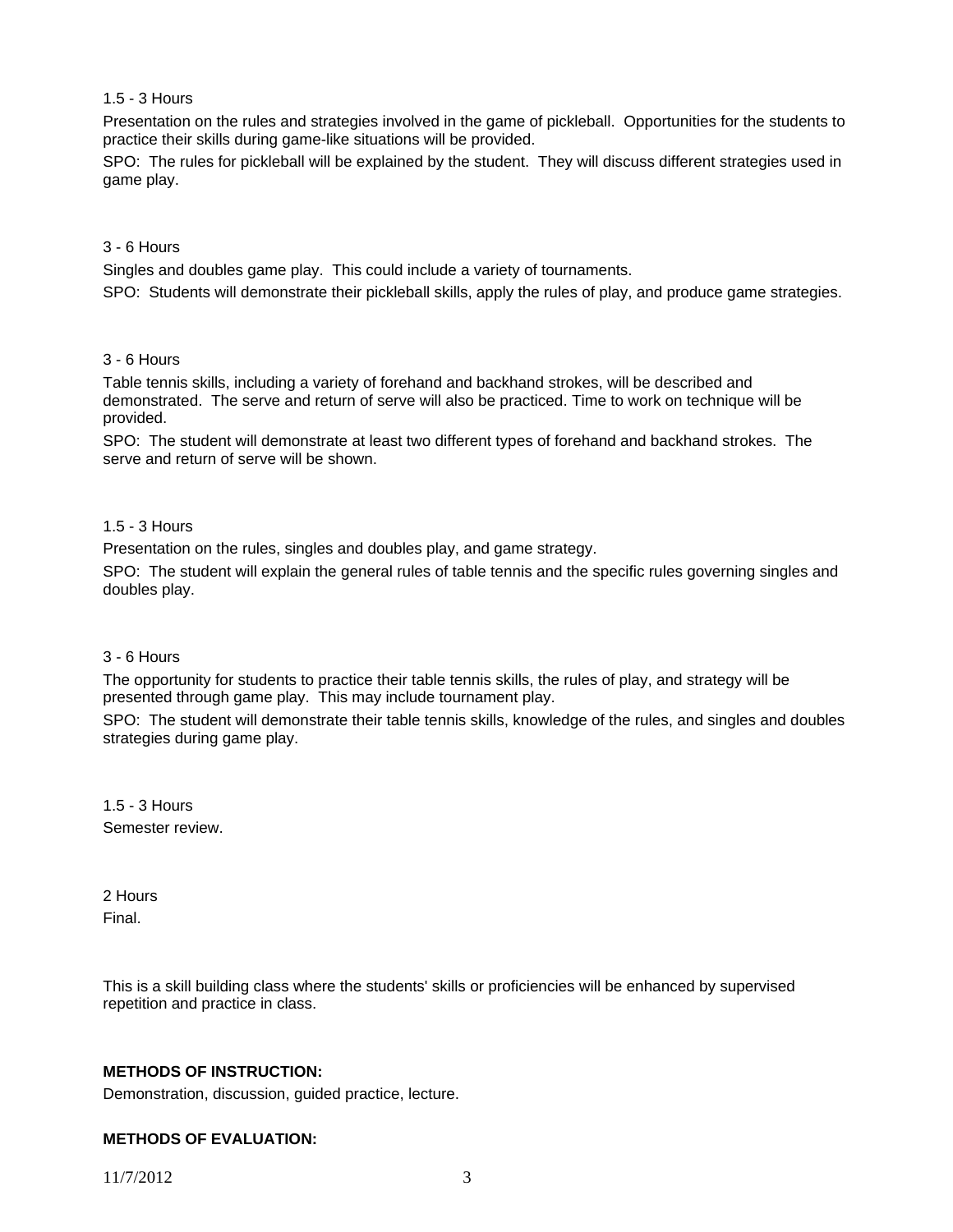The types of writing assignments required: None The problem-solving assignments required: None The types of skill demonstrations required: Performance exams The types of objective examinations used in the course: Multiple choice True/false Matching items **Completion** Other category: Other: Student participation required The basis for assigning students grades in the course: Writing assignments: 0% - 0% Problem-solving demonstrations: 0% - 0% Skill demonstrations: 40% - 60% Objective examinations: 10% - 30% Other methods of evaluation: 30% - 60%

# **REPRESENTATIVE TEXTBOOKS:**

# **ARTICULATION and CERTIFICATE INFORMATION**

 Associate Degree: GAV E1, effective 200930 CSU GE: CSU E, effective 200930 IGETC: CSU TRANSFER: Transferable CSU, effective 200930 UC TRANSFER: Transferable UC, effective 200930

# **SUPPLEMENTAL DATA:**

Basic Skills: N Classification: A Noncredit Category: Y Cooperative Education: Program Status: 1 Program Applicable Special Class Status: N CAN: CAN Sequence: CSU Crosswalk Course Department: PE CSU Crosswalk Course Number: 79 Prior to College Level: Y Non Credit Enhanced Funding: N Funding Agency Code: Y

11/7/2012 4